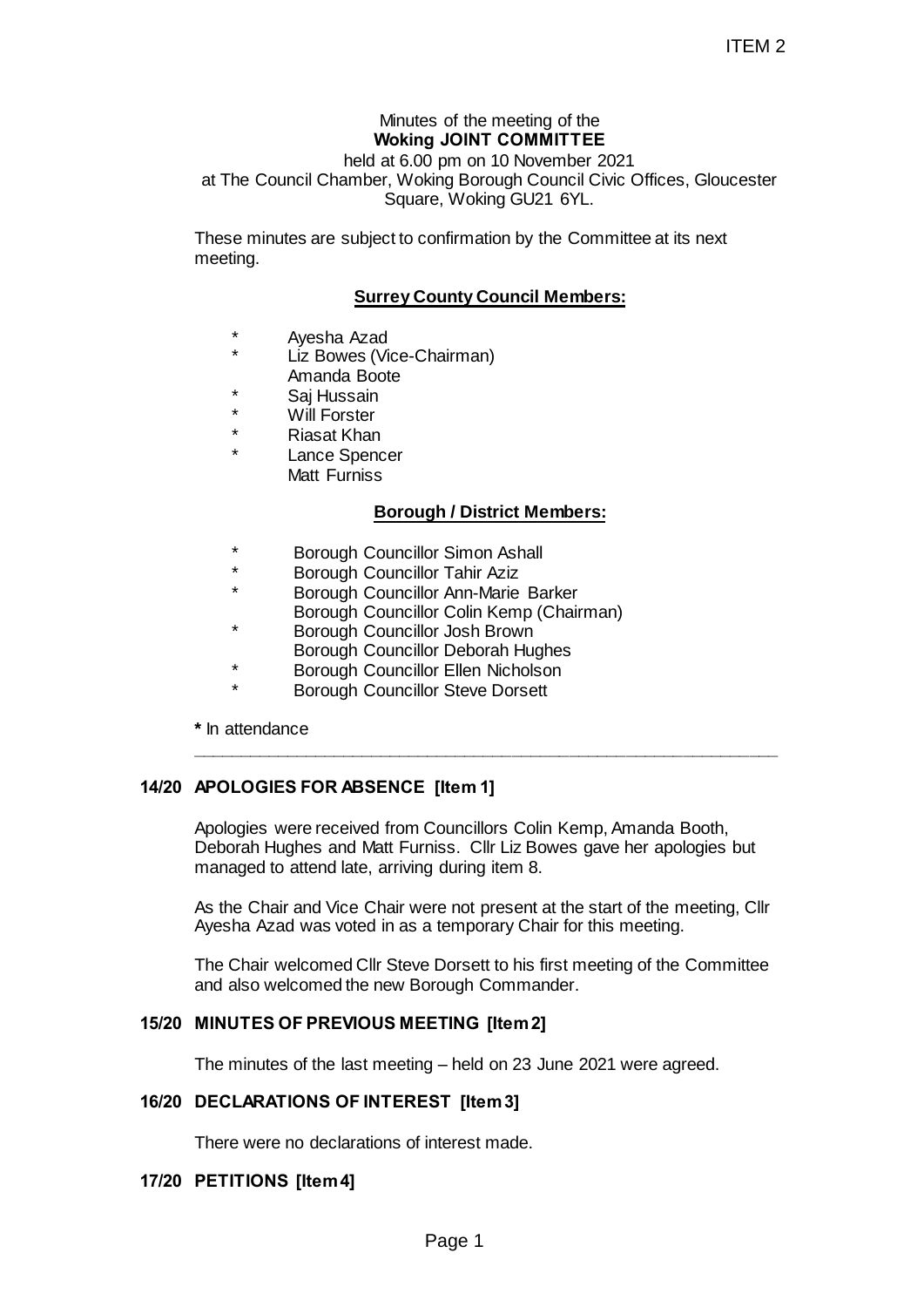# **Declarations of Interest:** None

**Officers attending:** Kevin Patching and Zena Curry, SCC Highways **Officers** 

PETITION - PAVEMENTS & ROAD CONDITION SURFACE IN PYRFORD WOODS ESTATE

The Woking Joint Committee noted the report and the details of work to be undertaken. The petitioner was not present at the meeting.

Reason for decision:

The maintenance team aim to surface approximately 1120m<sup>2</sup> this financial year, funded by Cllr Liz Bowes.

# PETITION - BEAUFORT ROAD GREEN, MAYBURY

The Committee noted the report and the response given. The petition was not present at the meeting.

The Joint Committee Woking noted that:

- (i) Providing parking is not a priority for Surrey County Council but we will work with Woking Borough Council if they wish to convert the verge in Beaufort Road.
- (ii) Consideration should be given to using CIL contributions to fund a more detailed feasibility and design that will allow a more accurate cost estimate to be determined which will allow a more informed decision to be made on whether to promote this scheme, or not. TTEM 2<br>
Declarations of Interest: None<br>
Officers<br>
CHECTION - PAVEMENTS & ROAD CO<br>
WOODS ESTATE<br>
The Woking Joint Committee noted the burderlaken. The petitioner was no<br>
Reason for decision:<br>
The maintenance team aim to sur

Reason for decision:

To explore possible solutions to this long standing issue.

# **18/20 WRITTEN PUBLIC QUESTIONS [Item 5]**

### **Declarations of Interest:** None

**Questions:** Six written questions were received and the questions and answers given were circulated in the supplementary agenda pack:-

- 1 Keith Cresswell re A245 shared path proposal Keith Cresswell was not present at the meeting but had asked for some further detail which would be dealt with outside the meeting.
- 2 Rachel Blumson re Old Woking Road
- 3 Robert Shatwell re Village Greens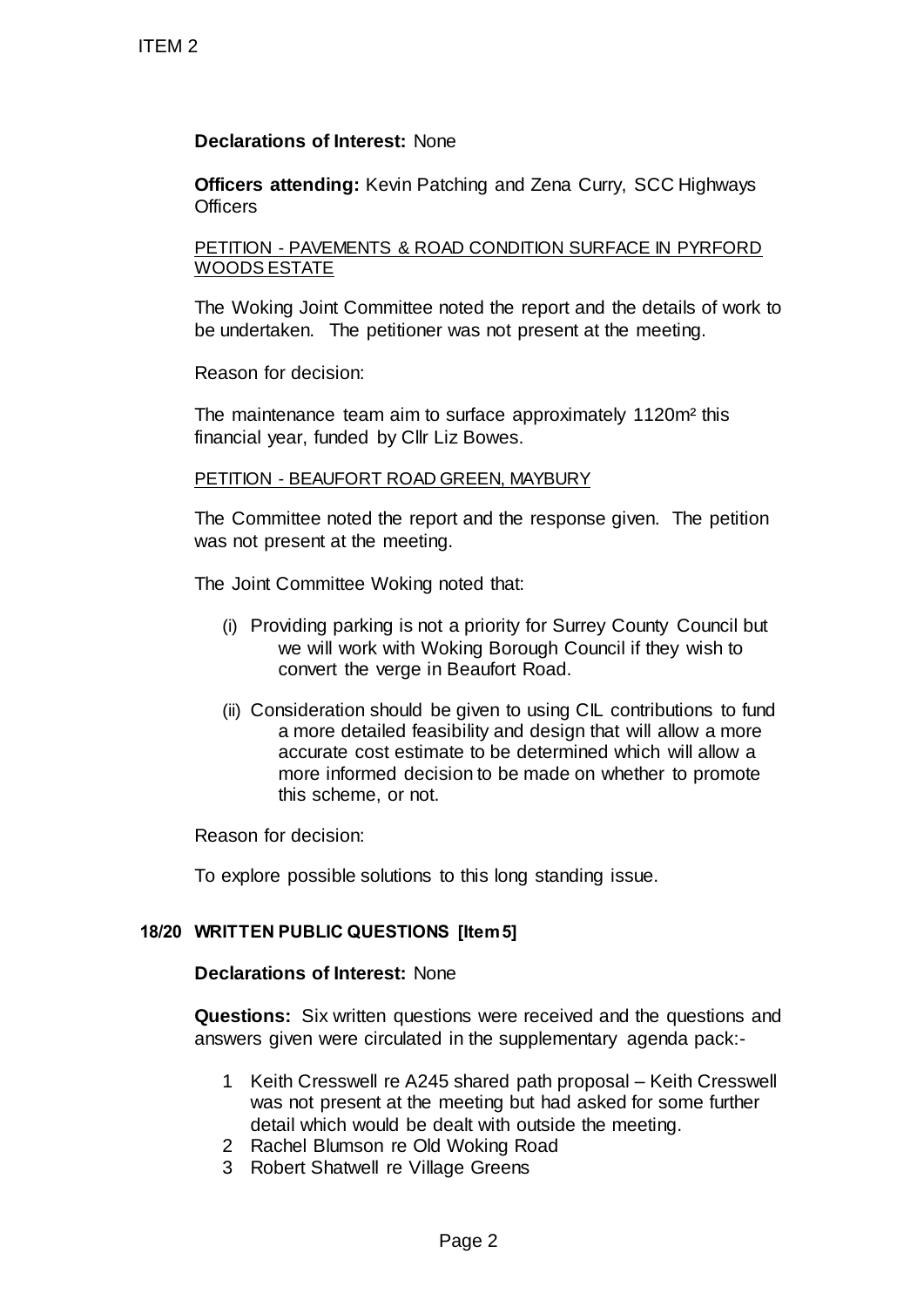- 4 Robert Shatwell re Rydens Way crossing Members noted that this had not been assessed for the ITS list but could be considered.
- 5 Robert Shatwell re Westfield Ave crossing Members noted that this was the highest scheme in Hoe Valley on the list and that an island might be provided as part of the development. Members also noted the urgency of both the schemes above as they involved crossing points used by school children.
- 6 Andy Grimshaw re Old Woking Road and Pyrford Andy Grimshaw attended the meeting and noted that discussions had been held with the Police over average speed cameras and asked whether these reduced the speed of young drivers. He expressed an interest in figures and comparisons with other traffic calming methods. ITEM 2<br>
ITEM 2<br>
radens Way crossing – Members noted that<br>
esteed Ave crossing – Members noted that<br>
esteed Ave crossing – Members noted that<br>
the urgency of both the schemes above as<br>
the urgency of both the schemes above

# **19/20 WRITTEN MEMBERQUESTIONS [Item 6]**

Eight Member questions were received. The questions and answers were published in the supplementary agenda pack.

The questions were:-

- 1 Will Forster re Park Road / White Rose Lane Cllr Forster noted that he and Cllr Liz Bowes wanted a consultation on a speed limit reduction and he recalled that this is what was asked for. He stated that Cllr Bowes would take this up with Highways.
- 2 Ellen Nicholson re Sewage / Waterways a fairly comprehensive answer was provided by the Environment agency and will be sent to Cllr Nicholson outside the meeting.
- 3 Colin Kemp re Morton Road / Meadway Drive
- 4 Colin Kemp re speeds in Horsell
- 5 Rob Leach re bus shelters
- 6 Ann-Marie Barker re canal signage Cllr Barker noted that this was a responsibility of the Basingstoke Canal Authority and Members on the BCA agreed to raise this with them
- 7 Ann-Marie Barker re parking enforcement
- 8 Ann-Marie Barker re Lakers Youth Centre site Cllr Barker noted the answer given but stated that residents wanted to know what would be built on the site.

### **20/20 COMMUNITY INFRASTRUCTURE LEVY - REQUEST FOR FUNDING FOR BUS SHELTERS [Item 7]**

**Declarations of Interest:** None

**Officers attending:** Ernest Amaoko, Planning Policy Manager, WBC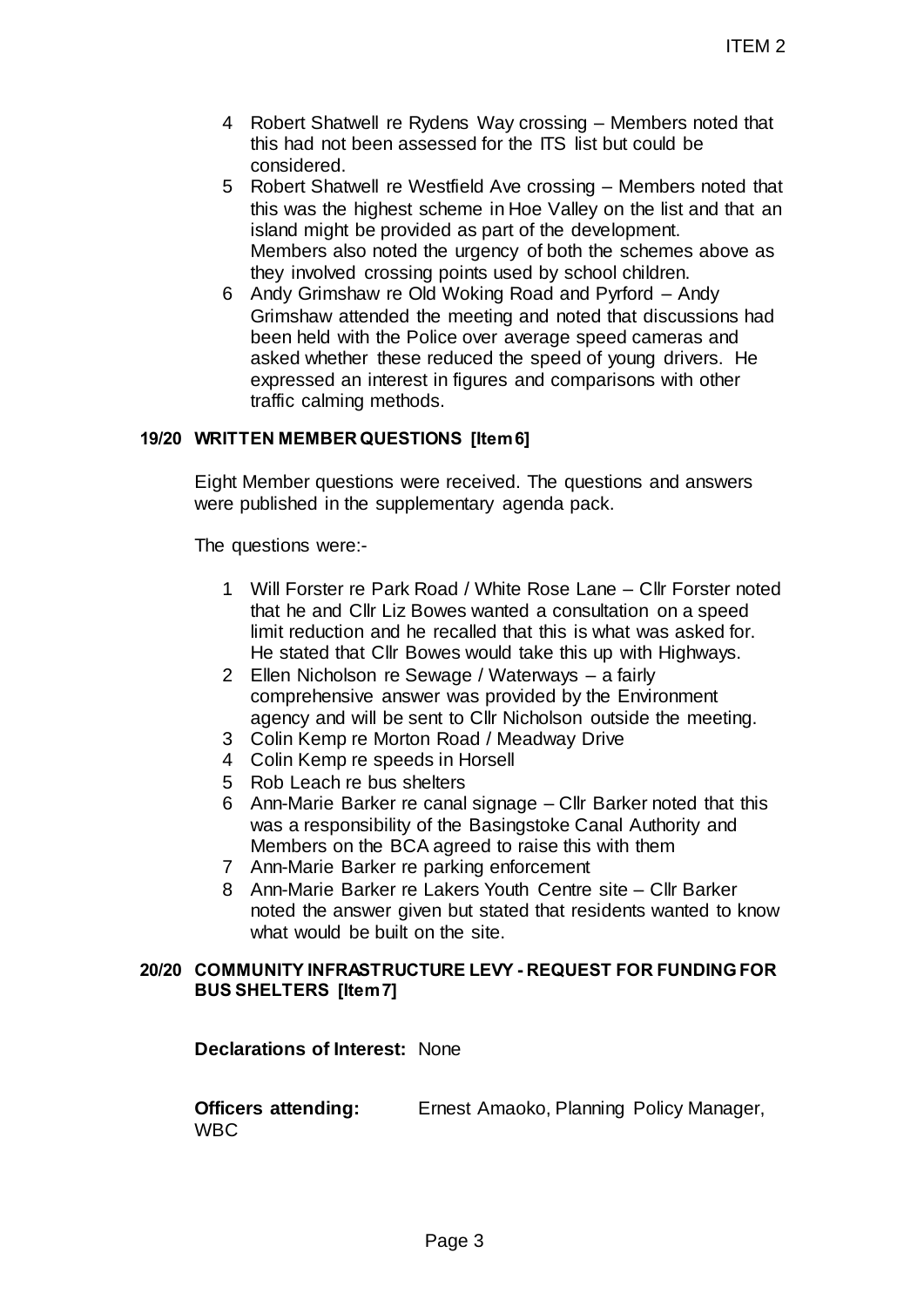# **Petitions, Public Questions, Statements:** None

The Planning Policy Manager presented the report which requested funding for 2 bus shelters on Albert Drive at a cost of £25,000. The Divisional member noted that this was supported by himself and Members noted that it would be used by school children.

The Woking Joint Committee agreed that:

- (i) The application submitted by Ward Councillors for Canalside Ward to install 2 bus shelters at Albert Drive in Sheerwater be approved;
- (ii) The Director of Planning be authorised to approve payment for the total cost of the project when the works have been undertaken and the invoices have been submitted to the Council. The total cost of the project is estimated at £25,000 and will be drawn from the total CIL income available for community infrastructure project in Canalside Ward, this currently stands at £203,466.50; and TTEM 2<br>
Petitions, Public Questions, Stater<br>
The Planning Policy Manager present<br>
funding for 2 bus shellers on Albert 2<br>
Divisional member noted that this wa<br>
Members noted that it would be used<br>
The Woking Joint Committe
	- (iii)The Ward Councillors for the Canalside Ward be asked to oversee all works relating to the procurement and installation of the project in accordance with their project plan, project specification, costs and quality control.

Reason for decision:

The Committee agreed that the project was a good use of CIL money to promote sustainable travel.

# **21/20 FOOTPATH 94 - BYFLEET [Item 8]**

**Declarations of Interest:** None

**Officer attending:** Catherine Valiant, Countryside Access Officer

**Public Speakers:** 6 people attended and spoke on this item

The Countryside Access Officer presented the report. The report sought a decision on whether to make a legal order to divert Footpath No. 94 (Byfleet). The officer's recommendation was that no order be made on the grounds that it was not expedient to divert the way in the interests of the public.

The following three residents spoke in favour of the footpath diversion, and made the following points:

Mike Forbes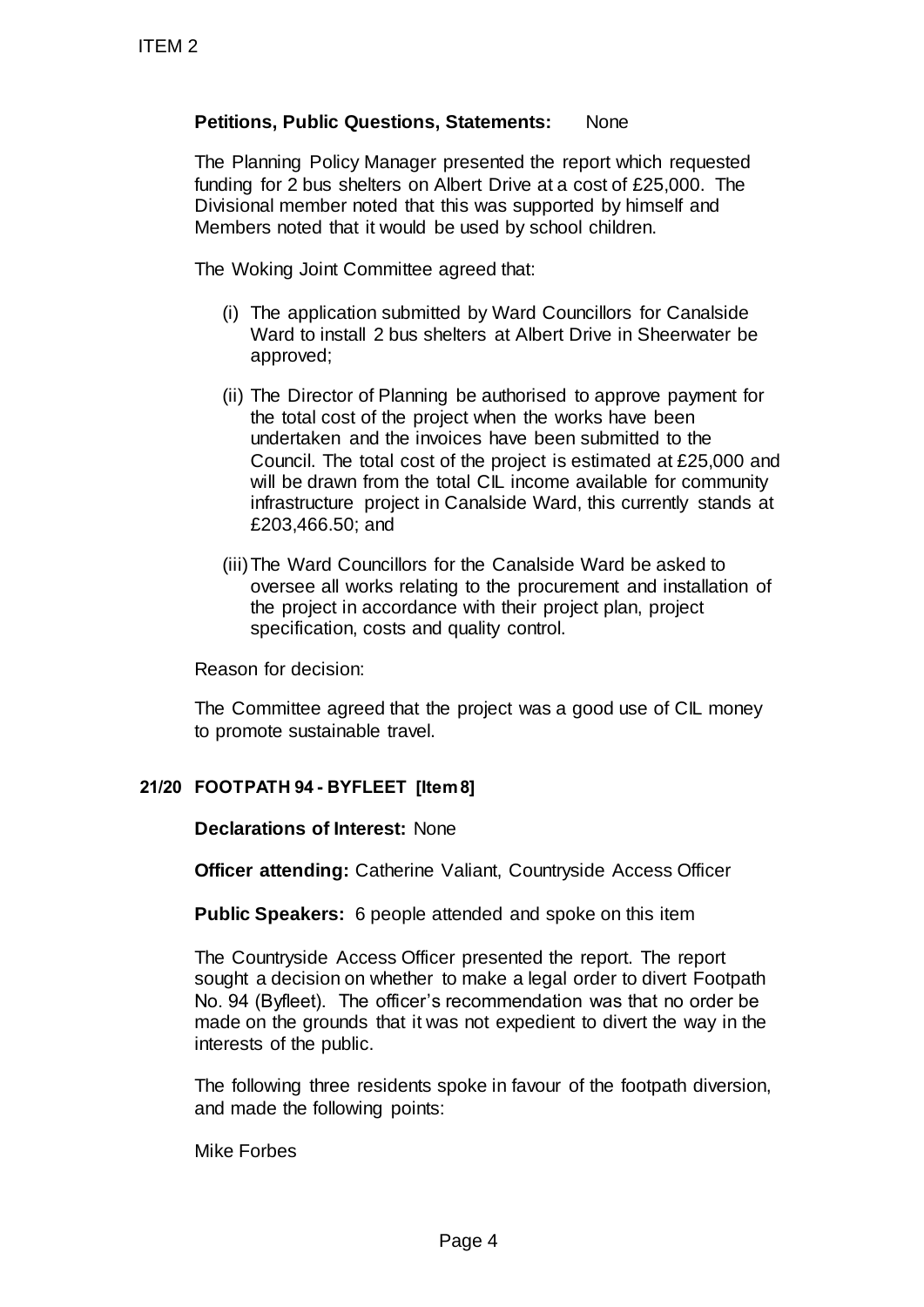- The proposed alternative footpath is only longer if going over the bridge to Old Wisley, otherwise it is a shorter route to get to the village and is a straight path
- The old route is longer, crosses an access road, has styles in place (making it less accessible) and you cannot see the historic property

Andrew Weiss

- Lives at Manor House cottage and the old footpath 94 crosses the frontage and is in the floodplain and subject to flooding
- The new path is easier to use, is lower maintenance and more accessible (the old path has 4 styles in place), with investment in the new path, tree planting and landscaping and gives a better view of the 16<sup>th</sup> Centuary Manor House, providing recreational enjoyment for more people as it is more inclusive ITEM 2<br>tive footpath is only longer if going over the<br>otherwise it is a shorter route to get to the<br>otherwise it is a shorter route to get to the<br>accessible) and you cannot see the historic<br>scottage and the old footpath 94

Mary Bridgeman

- Supports the new footpath which received more letters of support than there were objections
- The old path is boggy, floods and has styles in place so cannot be accessed by disabled people or parents with buggies. It also ran besides the listed property wall which blocked the view
- The new path gives a better view of the Manor House and the owner has invested in a new and more practical footpath away from traffic with kissing gates instead of styles.

The following two residents spoke against the footpath diversion and in support of the officer recommendation to not proceed, and made the following points:

Richard Lovell (Open Spaces Society)

- Has lived in Byfleet for 36 years. The Jacobean Manor House is a treasure and footpath 94 provides the best vista of the house. The footpath was a nice flat grassy track before and has not been maintained that way.
- The styles that are in place should not have been installed and should be removed.
- The footpath does not threaten security at the house and the revised route does not offer anything new. Ramblers use Footpath 94 regularly.

Brian Reader (Chair Footpath Society and Secretary of Ramblers Society)

- The permanent diversion of Footpath 94 is not in public interest and does not meet the criteria
- Application should be considered as path was before open and grassy and not brambly and overgrown as the landowner has failed to maintain it.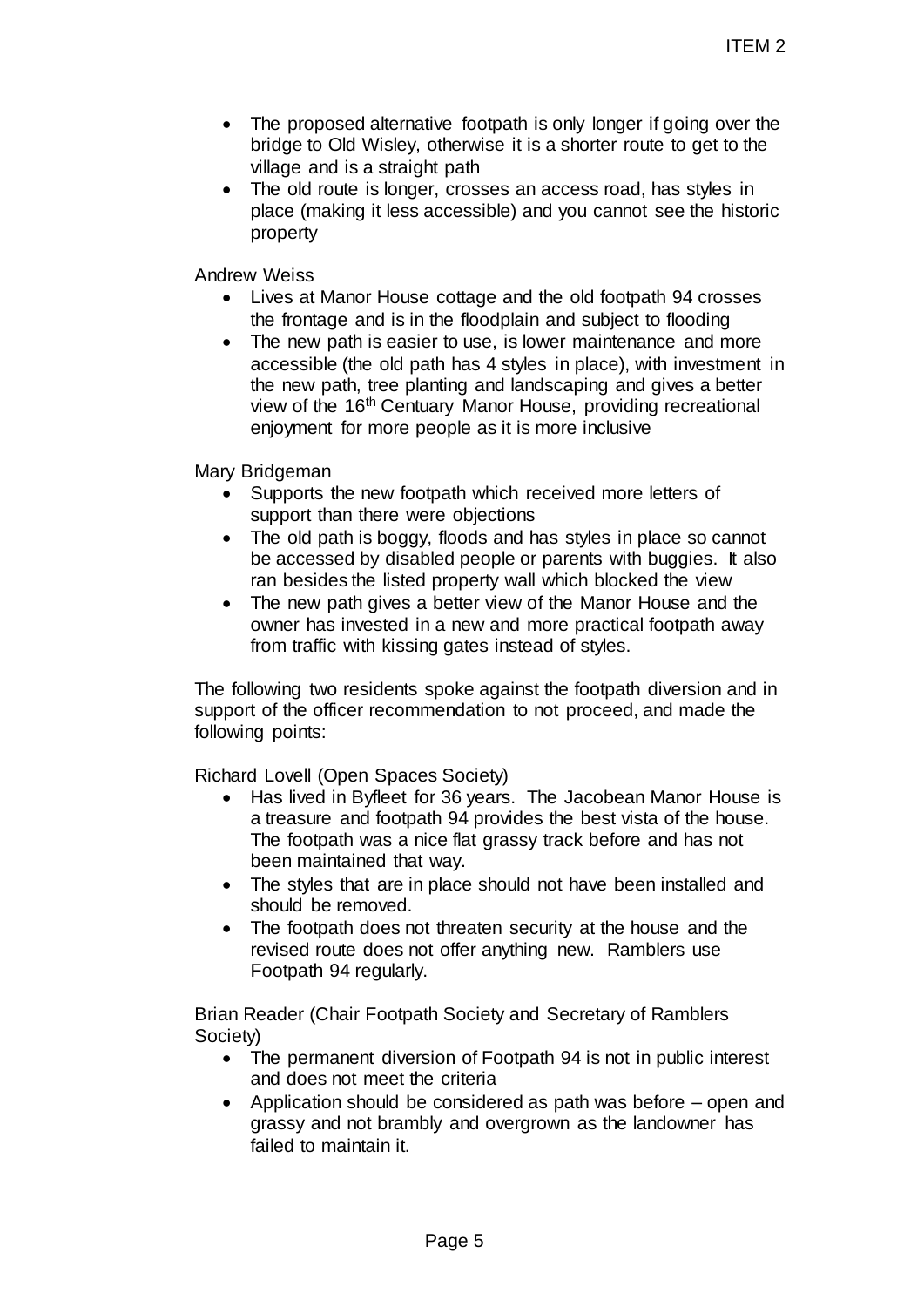- The styles do not have the right to remain and should be removed as they are illegal obstructions
- The Ramblers Society ask that the path is reopened, restored and styles removed

The Landowners agent then spoke in support of the diversion on behalf of their client. The following points were made:

- It was never the intention of the estate to remove the right of way but they wanted to improve the footpath for local people.
- The styles had been in place for 50 years and were not installed by the current landowner who brought the estate in 2019.
- Footpath 94 was covered in debris and was clogged up. The landowner wanted to provide a community facility and the previous path did not allow that. Kissing gates were installed to deter horse riders and to improve accessibility. The diverted footpath took an additional 1 min and 30 seconds to traverse.
- It was not the landowners proposal to make the path a hard surface – this was at the request of Surrey County Council and the landowner could make this a soft finish if SCC allowed and users would prefer this (it is believed that local dog walkers did not want a stone path)
- There was no proposal to plant trees and to block the view of the Manor House, but there would be a low metal fence of 1 metre installed. The gates and path would all be maintained at the estates expense.
- The estate wanted to make improvements for the community and the new footpath provided a better view of the historic walls, manor house and gardens

The Officer noted this was a difficult case with arguments on both sides which had been fully detailed in the report. The officer confirmed that the styles would be removed on the old path. She invited members to consider whether the permanent diversion of footpath 94 was in the public interest. TTEM 2<br>
• The styles do not have the rigin emoved as they are illegal ob<br>
• The Ramblers Society ask tha<br>
• The Landowners agent then spoke in<br>
of their dient of the following points were<br>
• It was never the intention of

# **Member discussion: Key points**

The local ward member stated that they had visited the site and believed that the diversion was in the public interest as the surface had been improved, was less flooded and more accessible, especially to Mill Lane.

Other members stated that the argument was finely balanced but voiced their support due to accessibility.

### **Resolution:**

The matter was put to a vote with a show of hands. The vote showed unanimous support for the diversion.

# **The Local Committee (Woking) resolved that:**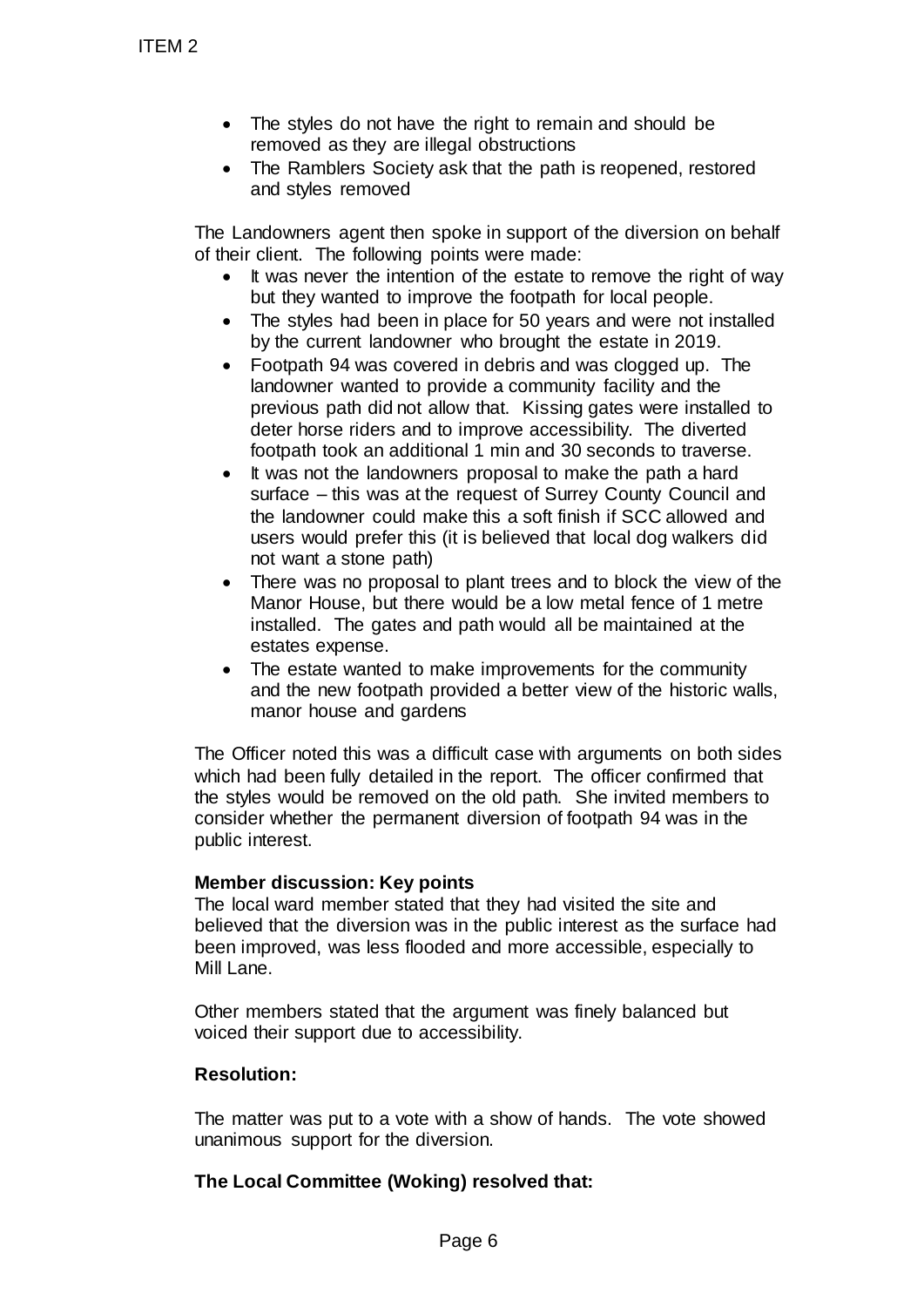**A diversion order is made under section 119 of the Highways Act 1980 to divert Public Footpath No. 94 (Byfleet) as shown on Drawing No. 3/1/179/H3A. If objections are made and maintained to the Order, the matter shall be referred to the Secretary of State for determination.** 

Reason for decision:

Having listened to the arguments both for and against, members took the view that the diversion was in the public interest as the new route was less flooded and more accessible. The vote for this was unanimous.

# **22/20 BUS STOP CLEARWAYS [Item 9]**

**Declarations of Interest:** None

**Officers attending:** Ian Murdoch, Senior Transport Officer

## **Petitions, Public Questions, Statements:** None

The senior transport officer outlined the proposal to implement new / upgraded bus stop clearways at bus stops along several key bus routes in Woking. This was funded by the Enterprise M3 Local Enterprise Partnership to increase the accessibility of bus services and encourage wider use. Clearways were required to ensure that buses could access the bus stop waiting area. ITEM 2<br>
under section 119 of the Highways Act<br>
aath No. 94 (Byfleet) as shown on<br>
th objections are made and maintained to<br>
be referred to the Secretary of State for<br>
hersts both for and against, members took<br>
aas in the p

Members noted that only the West of Woking was covered at this stage and were pleased to hear that this might be extended in the future.

The Joint Committee (Woking) agreed that:

- (i) new / upgraded bus stop clearways along bus routes 34/35 and 91 in Woking (as shown in the Annexes to this report) are approved.
- (ii) following the approval of the clearways, SCC officers write to adjacent residents and businesses to advise that the bus stop clearways have been approved by the Joint Committee, and will therefore be able to be enforced.
- (iii)any objections from adjacent residents and businesses can be addressed by delegated authority by the Local Highways Manager, or other appropriate role within the Scheme of delegation, in consultation with the relevant County Councillor and the Chair / Vice-Chair of the Joint Committee.

Reason for decision: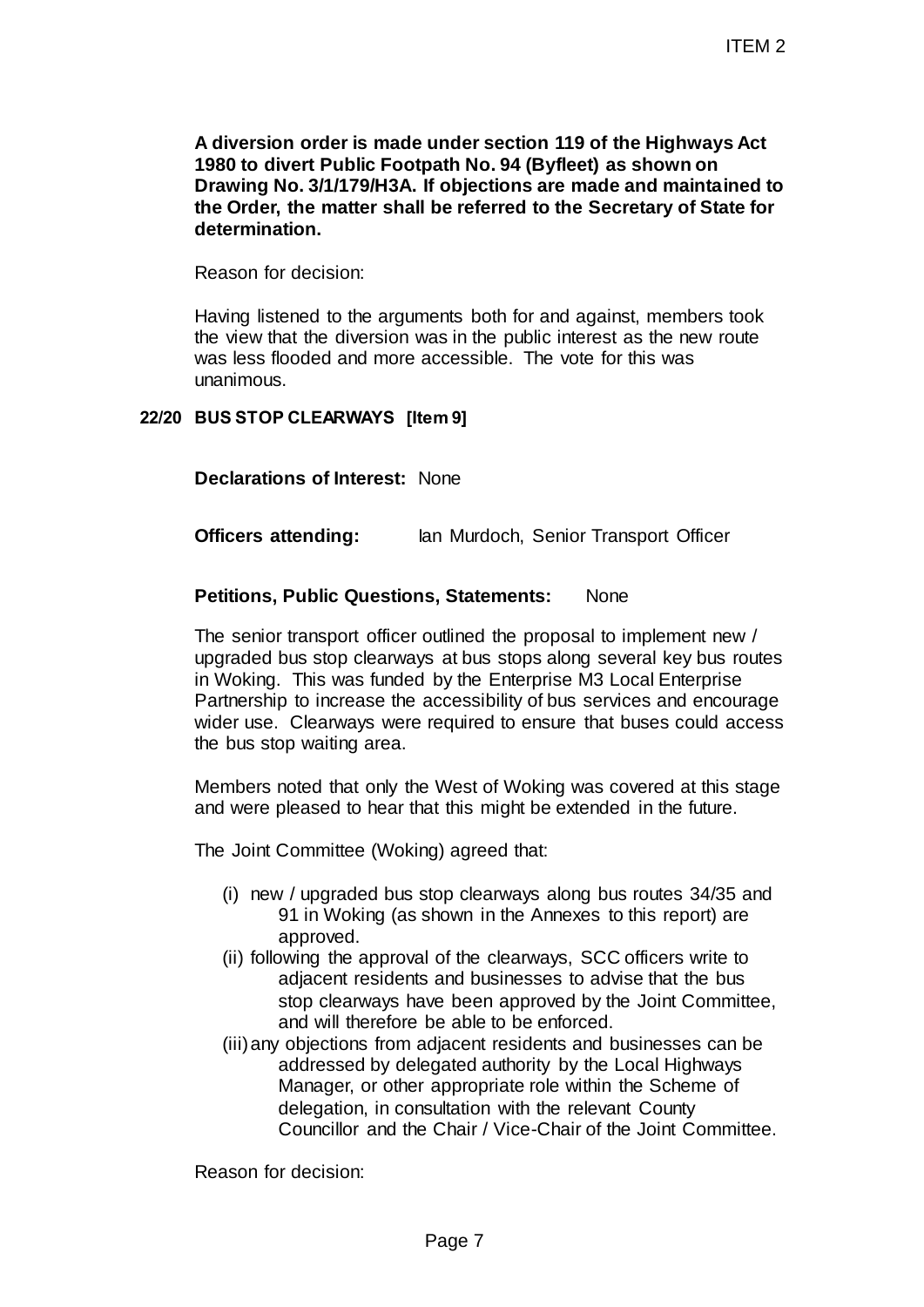The project supports sustainable transport and the climate change agenda.

## **23/20 HORSELL COMMON ROAD - PROPOSED SPEED LIMIT REDUCTION AND ONE-WAY (PART) [Item 10]**

**Declarations of Interest:** None

**Officers attending:** Kevin Patching, SCC Highways

#### **Petitions, Public Questions, Statements:** None

The Highways Officer outlined the report for a 40mph speed limit to compliment the cycleway / footway between Chobham and Horsell. Part of the route in Woking Borough would need to be on-carriageway, along Horsell Common Road. The section of road between South Road and Littlewick Road could also be made one-way, northbound, for motorised vehicles which would reduce the amount of traffic on the road without causing too much inconvenience to road users. TTEM 2<br>
The project supports sustainable tran<br>
agenda.<br>
23/20 HORSELL COMMON ROAD - PROPO:<br>
AND ONE-WAY (PART) [Item 10]<br>
Declarations of Interest: None<br>
Officers attending: Kevin Patching, S<br>
Petitions, Public Questions,

Members noted that this would be a reduction to 40 mph and not 30, but supported the scheme.

The Joint Committee (Woking) agreed that:

- (i) The speed limit on D3643 Horsell Common Road, between its junctions with South Road and Littlewick Road and between its junctions with Littlewick Road and A3046 Chobham Road should be reduced to 40mph.
- (ii) The length of D3643 Horsell Common Road, between its junctions with South Road and Littlewick Road be made one-way in a northbound direction except for cycles, which will be permitted to travel in both directions.
- (iii) The speed limit change should be advertised in accordance with the Road Traffic Regulation Act 1984, the effect of which will be to implement the proposed change and revoke any existing traffic orders, as necessary;
- (iv) The proposed one-way should be advertised in accordance with the Road Traffic Regulation Act 1984, the effect of which will be to implement the proposed change;
- (v) The Area Highways Manager (or the successor to that position in the Scheme of Delegation), in consultation with the Chairman of the Woking Joint Committee and the relevant Divisional Members, resolve any objections received in connection with these proposals.

Reasons for decision: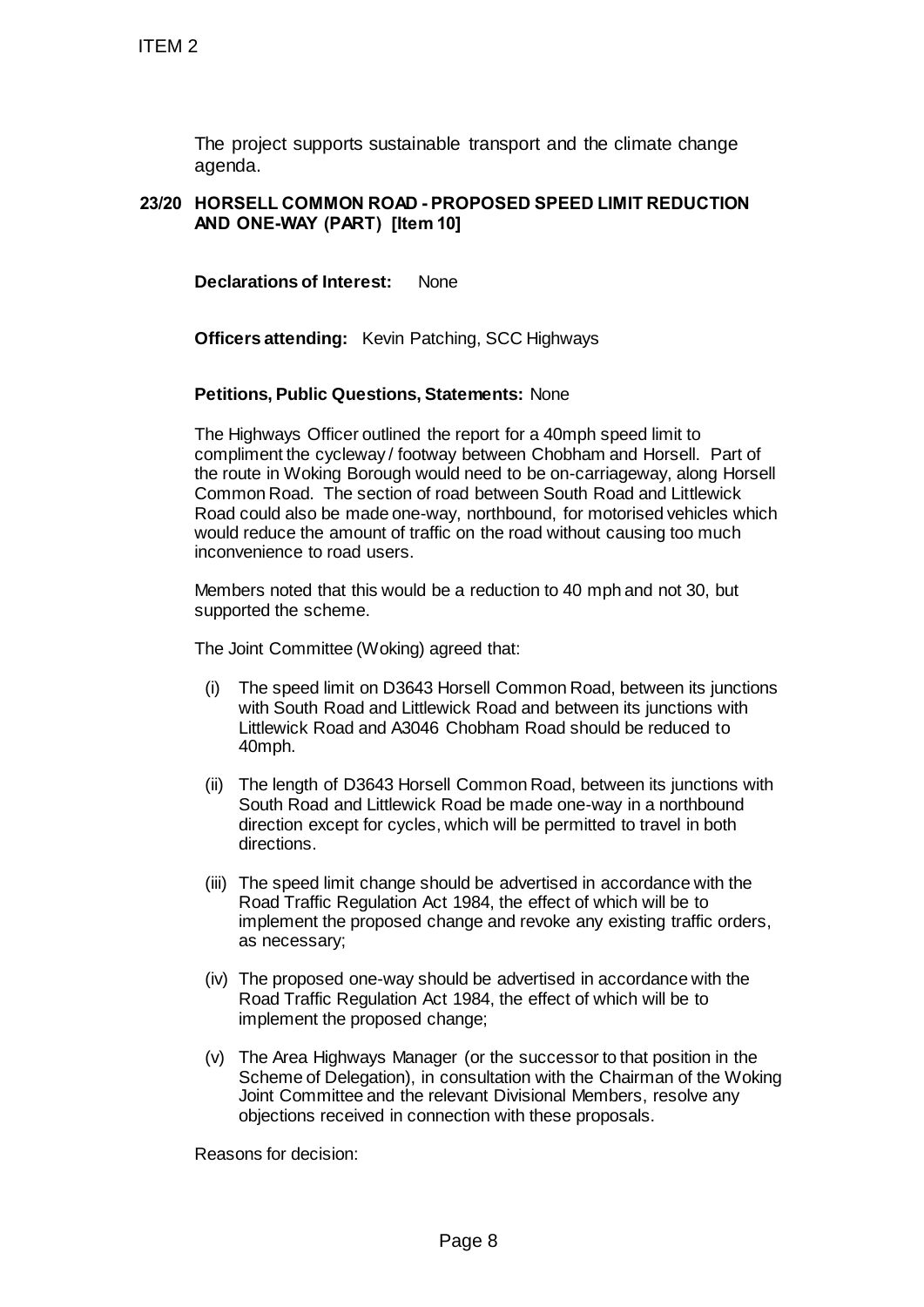Members were very supportive of the reduction in speed limit in this area.

#### **24/20 COMMUNITY SAFETY ANNUAL REPORT [Item 11]**

**Declarations of Interest:** None

**Officers attending:** Camilla Edmiston, Community Safety Manager, WBC and Inspector Kit Moc, Borough Commander, Surrey Police

#### **Petitions, Public Questions, Statements:** None

The Community Safety Manager outlined the activity and impact of the Safer Woking Partnership in the year 2020/2021, and reported on community safety budget spend.

Members noted the activity, despite the Covid situation, with Junior citizen programme in June instead of March, and the Lightbox gallery exhibition. Members welcomed the Borough Commander, who spoke about the issue of drug crime and the work to tackle this. ITEM 2<br>
of the reduction in speed limit in this area.<br>
AL REPORT [Item11]<br>
None<br>
Edmiston, Community Safety Manager, WBC<br>
n Commander, Surrey Police<br>
Statements: None<br>
ger outlined the activity and impact of the<br>
d.<br>
d.<br>
d

The Woking Joint Committee agreed to:

- (i) Note the contents of the report and progress made in 2020/2021
- (ii) Note the community safety budget spend during 2020/2021 (Annex 2)
- (iii) Note that the Community Safety Task Group receives updates on the project(s) funded, on behalf of the committee and provides information on those projects in the quarterly community safety reports circulated to councillors.

#### **25/20 TASK GROUPS - INFRASTRUCTURE GROUP (NEWDETAILS) & HEALTH AND WELLBEING BOARD (CHANGES TO TERMS OF REFERENCE) [Item 12]**

**Declarations of Interest:** None

**Officers attending:** Ernest Amaoko, Planning Policy Manager, WBC

#### **Petitions, Public Questions, Statements:** None

Members discussed the membership of the Infrastructure group and the following 6 cross party members volunteered:-

Conservative – Ayesha Azad (SCC) & Simon Ashall (WBC) Lib Dems – Will Forster (SCC) & Ann-Marie Barker (WBC)